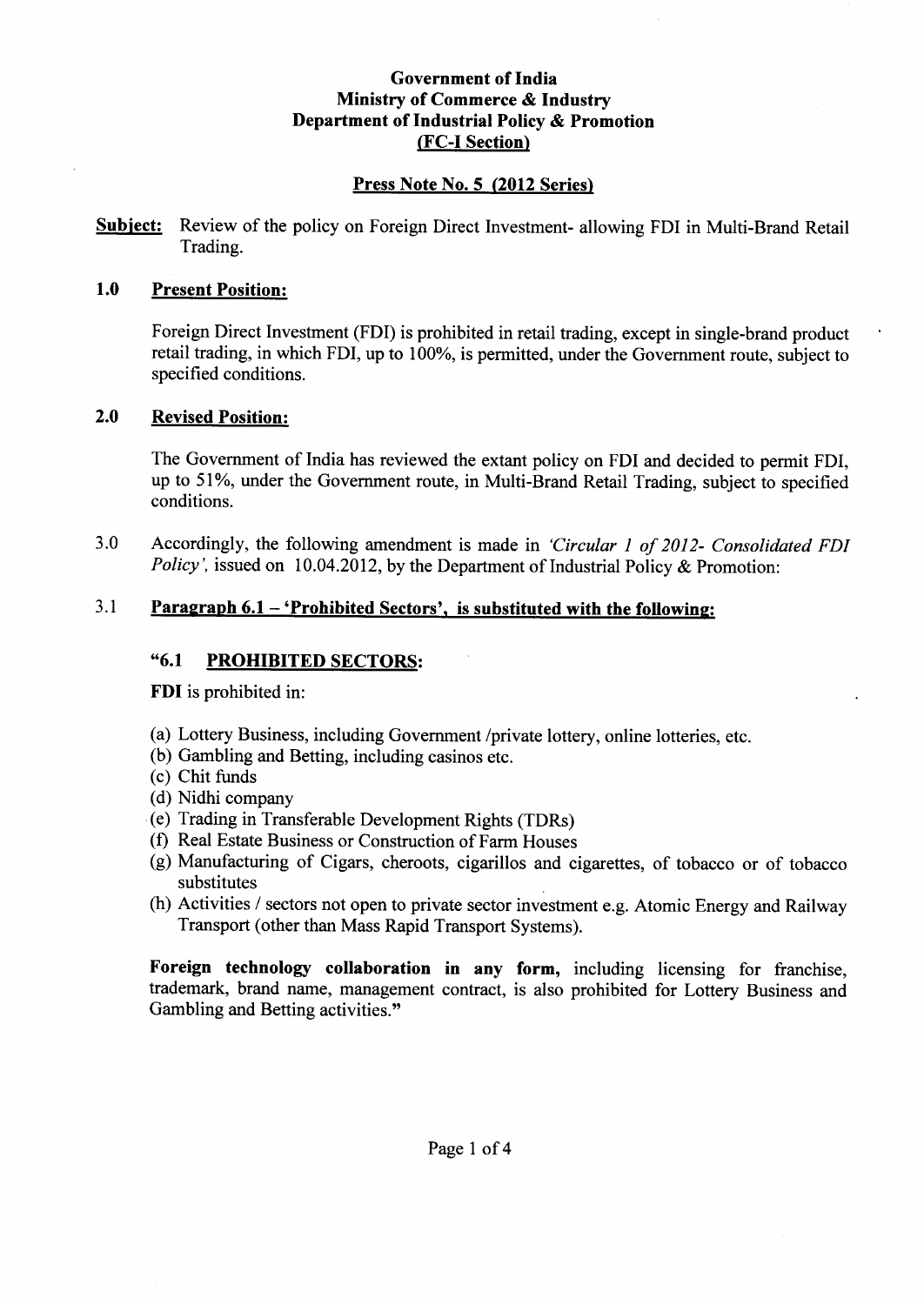# 3.2 A new paragraph as paragraph 6.2.16.5 is inserted below paragraph 6.2.16.4 as below:

 $\bar{\beta}$ 

| 6.2.16.5 |       | 51%<br><b>Multi Brand Retail Trading</b><br>Government                                                                                                                                                                                                                                                                                                                                                                                                                                                                                                                                                                                                                                                                                                                                                                             |
|----------|-------|------------------------------------------------------------------------------------------------------------------------------------------------------------------------------------------------------------------------------------------------------------------------------------------------------------------------------------------------------------------------------------------------------------------------------------------------------------------------------------------------------------------------------------------------------------------------------------------------------------------------------------------------------------------------------------------------------------------------------------------------------------------------------------------------------------------------------------|
|          | (1)   | FDI in multi brand retail trading, in all products, will be permitted,<br>subject to the following conditions:                                                                                                                                                                                                                                                                                                                                                                                                                                                                                                                                                                                                                                                                                                                     |
|          | (i)   | Fresh agricultural produce, including fruits, vegetables, flowers,<br>grains, pulses, fresh poultry, fishery and meat products, may be<br>unbranded.                                                                                                                                                                                                                                                                                                                                                                                                                                                                                                                                                                                                                                                                               |
|          | (j)   | Minimum amount to be brought in, as FDI, by the foreign investor,<br>would be US \$ 100 million.                                                                                                                                                                                                                                                                                                                                                                                                                                                                                                                                                                                                                                                                                                                                   |
|          | (iii) | At least 50% of total FDI brought in shall be invested in 'backend<br>infrastructure' within three years of the first tranche of FDI, where<br>'back-end infrastructure' will include capital expenditure on all<br>activities, excluding that on front-end units; for instance, back-end<br>infrastructure will include investment made towards processing,<br>manufacturing, distribution, design improvement, quality control,<br>packaging, logistics, storage, ware-house, agriculture market produce<br>infrastructure etc. Expenditure on land cost and rentals, if any, will<br>not be counted for purposes of backend infrastructure.                                                                                                                                                                                     |
|          | (iv)  | At least 30% of the value of procurement of manufactured/ processed<br>products purchased shall be sourced from Indian 'small industries'<br>which have a total investment in plant $\&$ machinery not exceeding US<br>\$ 1.00 million. This valuation refers to the value at the time of<br>installation, without providing for depreciation. Further, if at any point<br>in time, this valuation is exceeded, the industry shall not qualify as a<br>'small industry' for this purpose. This procurement requirement would<br>have to be met, in the first instance, as an average of five years' total<br>value of the manufactured/ processed products purchased, beginning<br>1 <sup>st</sup> April of the year during which the first tranche of FDI is received.<br>Thereafter, it would have to be met on an annual basis. |
|          | (v)   | Self-certification by the company, to ensure compliance of the<br>conditions at serial nos. (ii), (iii) and (iv) above, which could be cross-<br>checked, as and when required. Accordingly, the investors shall<br>maintain accounts, duly certified by statutory auditors.                                                                                                                                                                                                                                                                                                                                                                                                                                                                                                                                                       |
|          | (vi)  | Retail sales outlets may be set up only in cities with a population of<br>more than 10 lakh as per 2011 Census and may also cover an area of<br>10 kms around the municipal/urban agglomeration limits of such<br>cities; retail locations will be restricted to conforming areas as per the<br>Master/Zonal Plans of the concerned cities and provision will be made<br>for requisite facilities such as transport connectivity and parking; In<br>States/ Union Territories not having cities with population of more<br>than 10 lakh as per 2011 Census, retail sales outlets may be set up in                                                                                                                                                                                                                                  |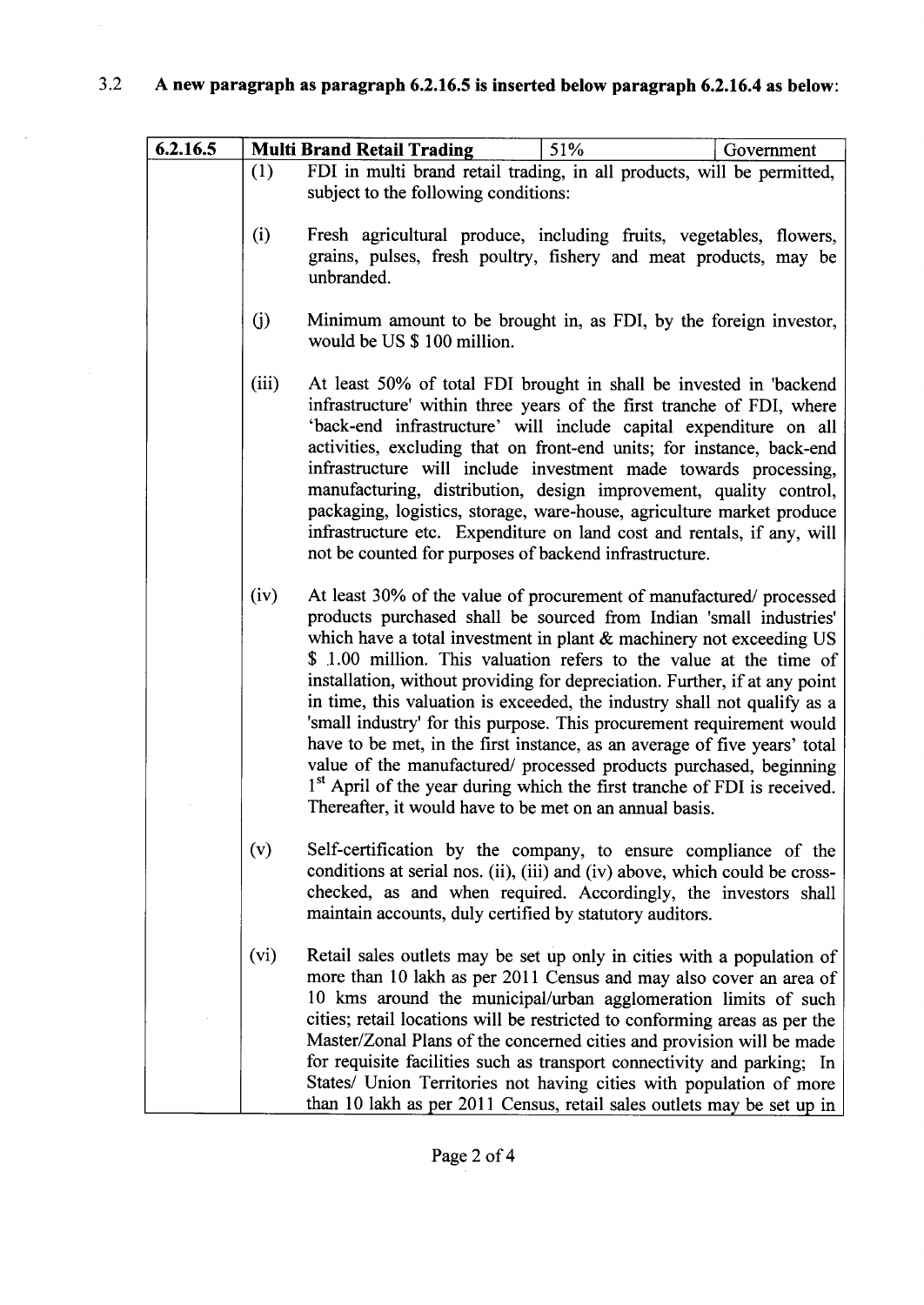|        | the cities of their choice, preferably the largest city and may also cover<br>an area of 10 kms around the municipal/urban agglomeration limits of<br>such cities. The locations of such outlets will be restricted to<br>conforming areas, as per the Master/Zonal Plans of the concerned<br>cities and provision will be made for requisite facilities such as<br>transport connectivity and parking.                                                                                                                                                                                                                                                                                                                                                                                                                                                                                                 |
|--------|---------------------------------------------------------------------------------------------------------------------------------------------------------------------------------------------------------------------------------------------------------------------------------------------------------------------------------------------------------------------------------------------------------------------------------------------------------------------------------------------------------------------------------------------------------------------------------------------------------------------------------------------------------------------------------------------------------------------------------------------------------------------------------------------------------------------------------------------------------------------------------------------------------|
| (vii)  | Government will have the first right to procurement of agricultural<br>products.                                                                                                                                                                                                                                                                                                                                                                                                                                                                                                                                                                                                                                                                                                                                                                                                                        |
| (viii) | The above policy is an enabling policy only and the State<br>Governments/Union Territories would be free to take their own<br>decisions in regard to implementation of the policy. Therefore, retail<br>sales outlets may be set up in those States/Union Territories which<br>have agreed, or agree in future, to allow FDI in MBRT under this<br>policy. The list of States/Union Territories which have conveyed their<br>agreement is annexed. Such agreement, in future, to permit<br>establishment of retail outlets under this policy, would be conveyed to<br>the Government of India through the Department of Industrial Policy<br>& Promotion and additions would be made to the annexed list<br>accordingly. The establishment of the retail sales outlets will be in<br>compliance of applicable State/Union Territory laws/ regulations, such<br>as the Shops and Establishments Act etc. |
| (ix)   | Retail trading, in any form, by means of e-commerce, would not be<br>permissible, for companies with FDI, engaged in the activity of multi-<br>brand retail trading.                                                                                                                                                                                                                                                                                                                                                                                                                                                                                                                                                                                                                                                                                                                                    |
| (x)    | Applications would be processed in the Department of Industrial Policy<br>& Promotion, to determine whether the proposed investment satisfies<br>the notified guidelines, before being considered by the FIPB for<br>Government approval.                                                                                                                                                                                                                                                                                                                                                                                                                                                                                                                                                                                                                                                               |

4.0 The above decision will take immediate effect.

Prasad Joint Secretary to the Government of India

 $\ddot{\phantom{a}}$ 

D/o IPP File No.: 5/12//2010-FC-I dated: 20<sup>th</sup> September, 2012

#### Copy forwarded to:

 $\bar{t}$ 

- 1. Press Information Officer, Press Information Bureau- *for giving wide publicity to the above Press Note.*
- 2. BE Section in the Department of Industrial Policy and Promotion- *for uploading the Press Note on DIPP's website.*